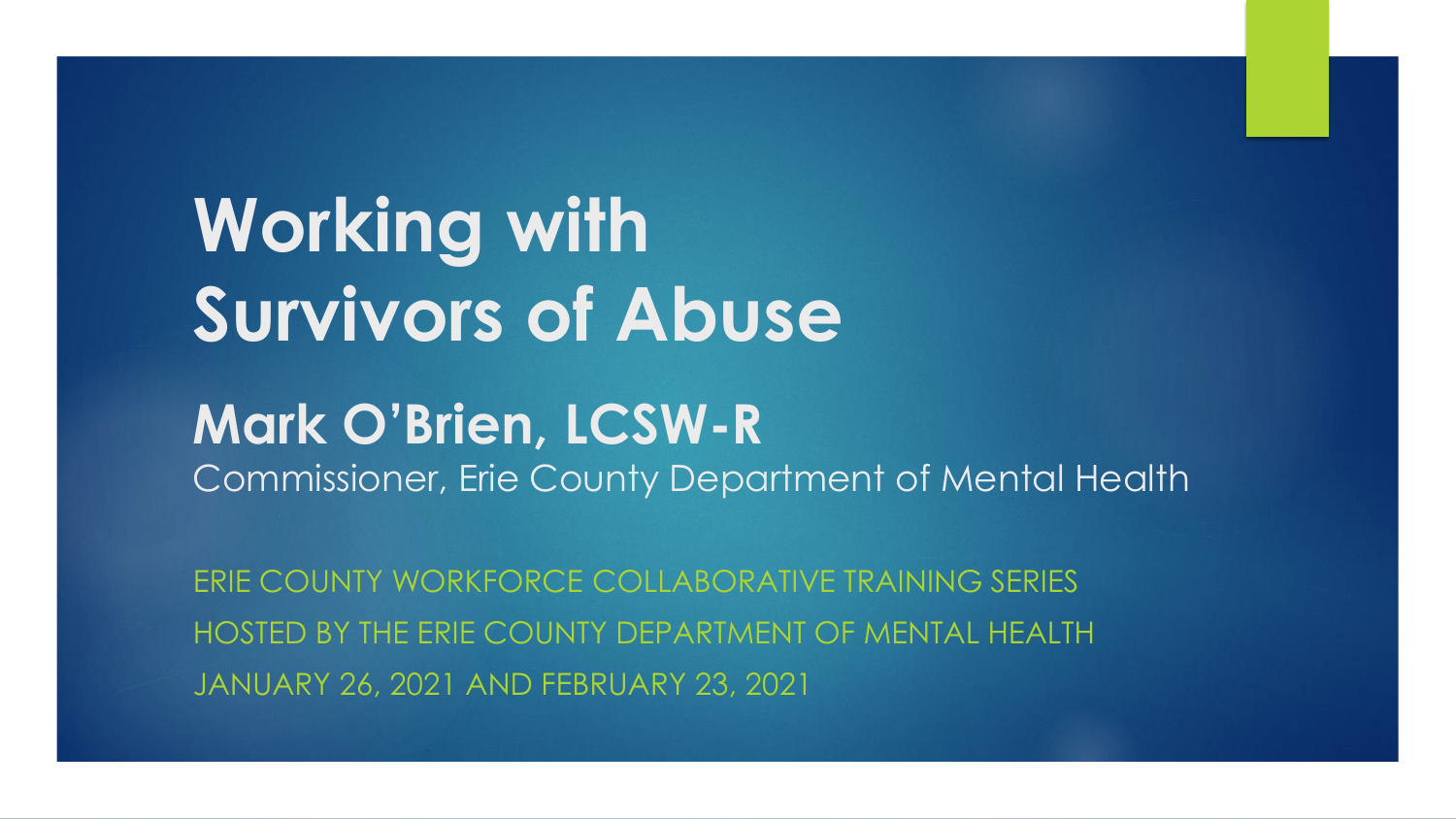#### Working with Survivors of Sexual Abuse

#### **Outline**:

- Message to survivors
- Perspectives necessary for this task
- 3. Review of Erickson's Developmental Stages
- 4. Traits & characteristics of families
	- a. The family process
	- b. Family messages to survivors of abuse
- 5. Aftereffects of abuse
	- a. Severity of aftereffects by type of abuse
	- b. Symptom constellation
	- c. The Incest survivors' aftereffects checklist
- 6. Physical and emotional abuse: 4 roles
	- a. Caretaker
	- **Perfectionist**
	- c. Rebel
	- d. Invisible one
- 7. Goals of treatment
- 8. Adult survivors Stages of Recovery
- 9. Forgiveness? Stages of Forgiveness role of anger
- 10. Flashbacks
- 11. Transference Issues
- 12. Countertransference Issues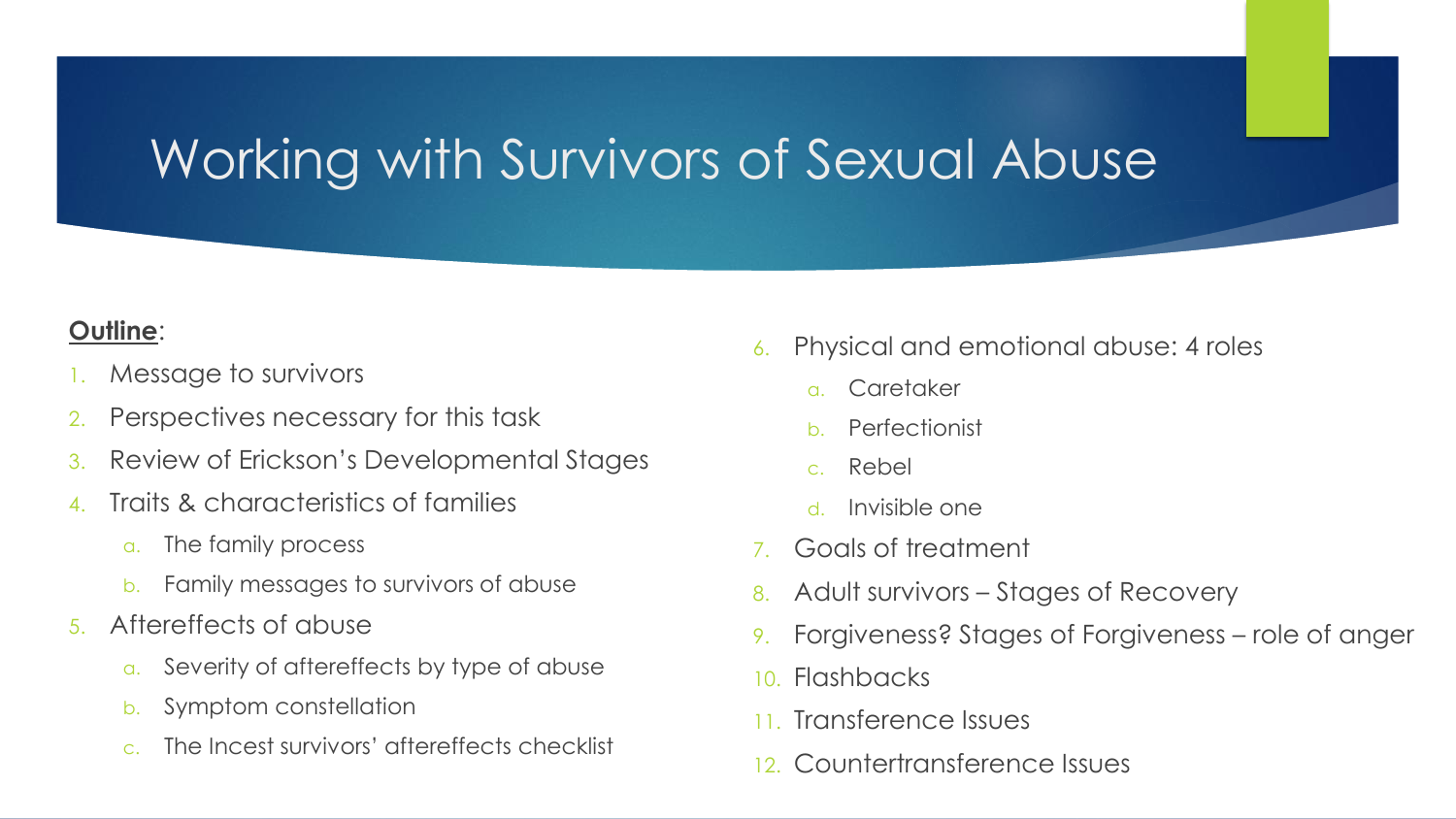They are survivors. If you don't have respect for their strength you can't be of any help. It's a privilege that they let you in - there's no reason they should trust you - none. You can't know their terror - it's your worst nightmare come true - a nightmare from which you never awaken. It's unrelenting. There has been no safety: no one, no time, no place, no thing - all was tainted. Hope was obliterated - time and time again. That they are in your office is in itself a supreme act of valor.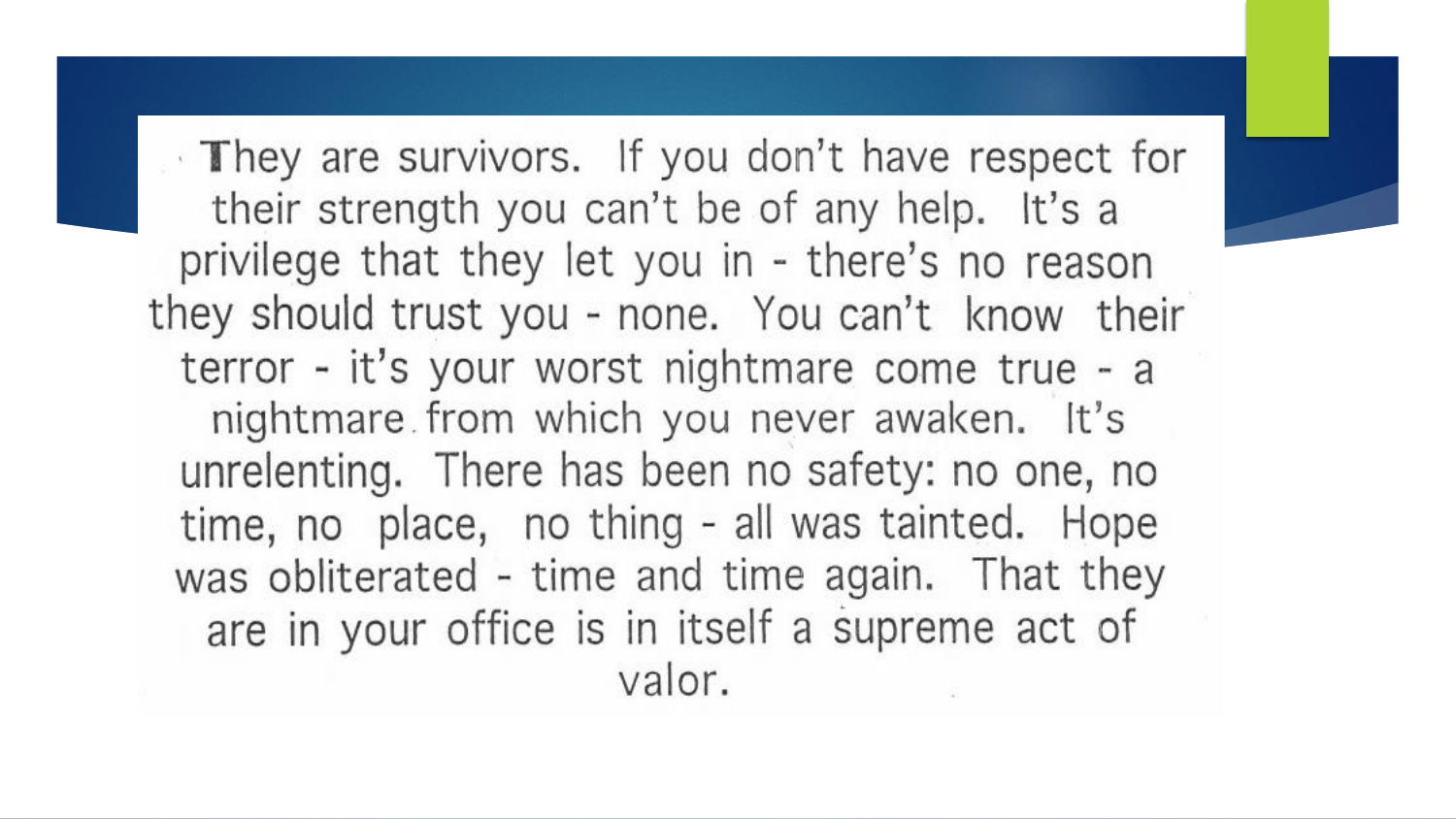

# *HEALING DOESN'T MEAN THE DAMAGE NEVER EXISTED. IT MEANS IT NO LONGER CONTROLS YOUR LIFE.*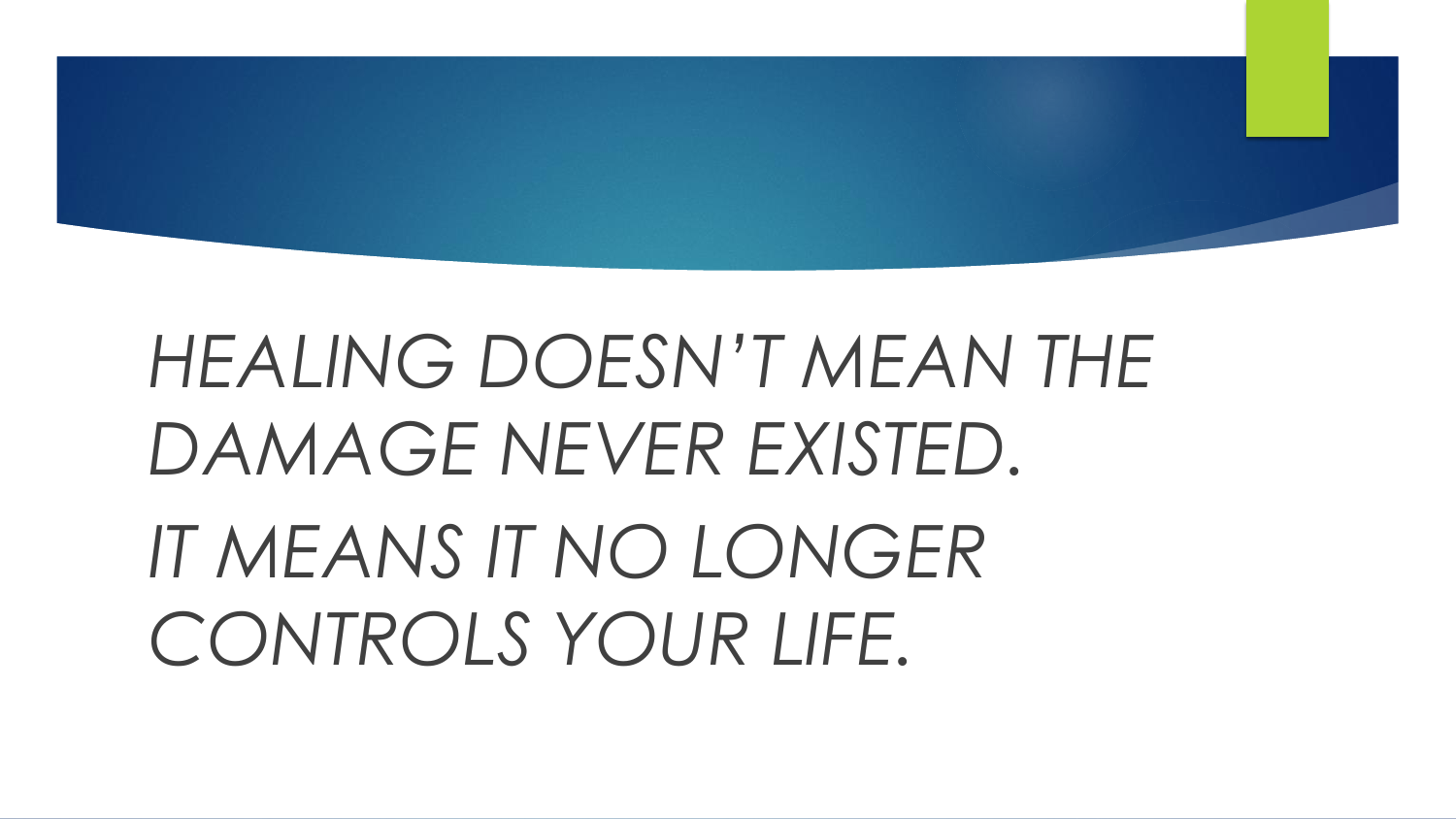#### Uncovering the Abuse

**Important therapist perspectives/qualities** 

- **Important issues**
- **Things to avoid**
- **I** Uncovering the abuse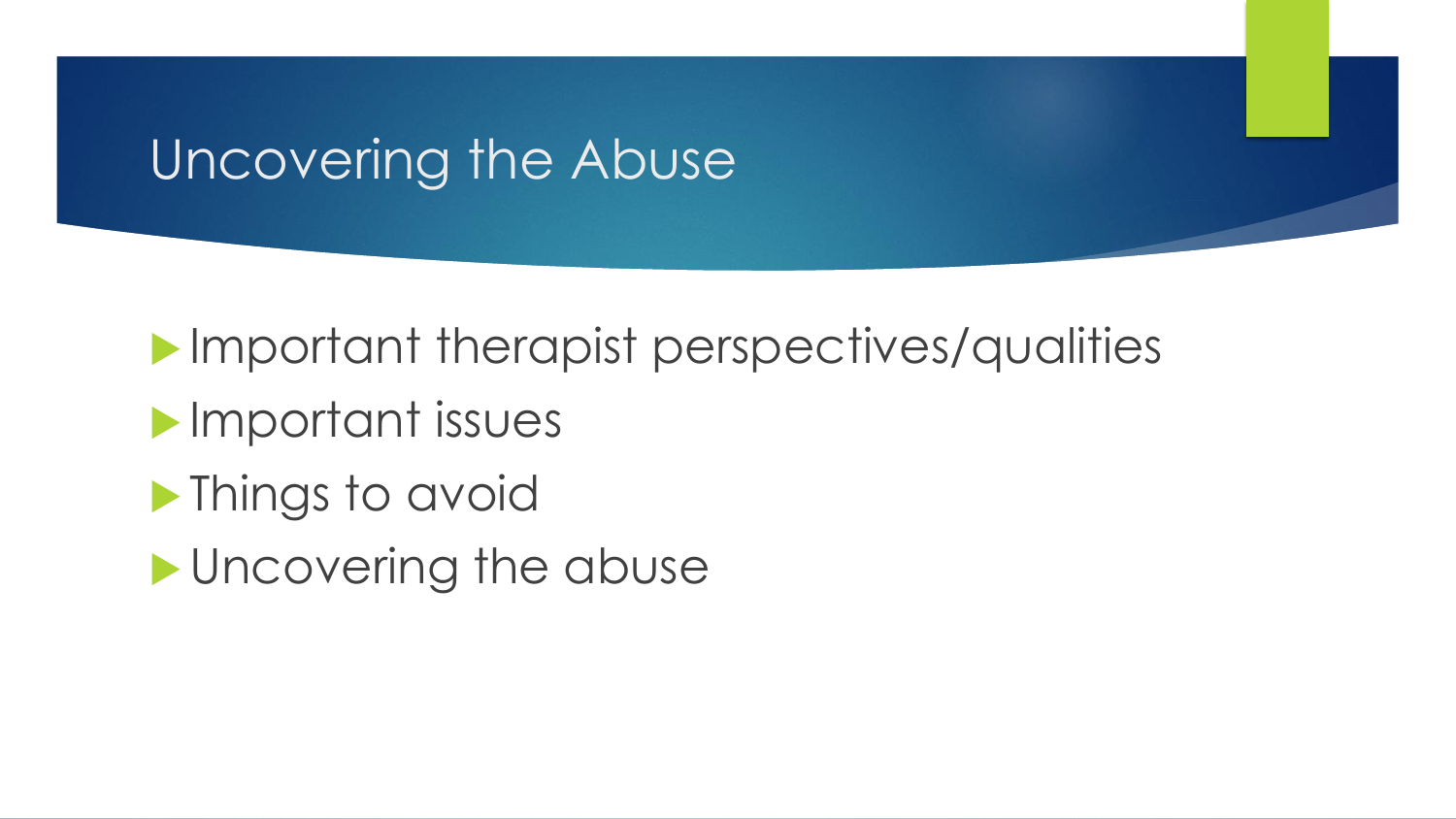#### Erickson's Developmental Tasks

- **Trust vs. Mistrust – Hope** (infants, 0-1 yrs)
- **Autonomy vs. Shame & Doubt – Will** (toddlers, 2-3 yrs)
- **Initiative vs. Guilt Purpose** (preschool, 3-5 yrs)
- **Industry vs. Inferiority – Competence** (childhood 6-11 yrs)
- **Identity vs. Role Confusion – Fidelity** (adolescents, 12-19 yrs)
- **Intimacy vs. Isolation – Love**  (young adults, 20-40 yrs)
- **Generativity vs. Stagnation – Care**  (middle adulthood, 45-65 yrs)
- **Integrity vs. Despair Wisdom** (seniors,  $65$  yrs +)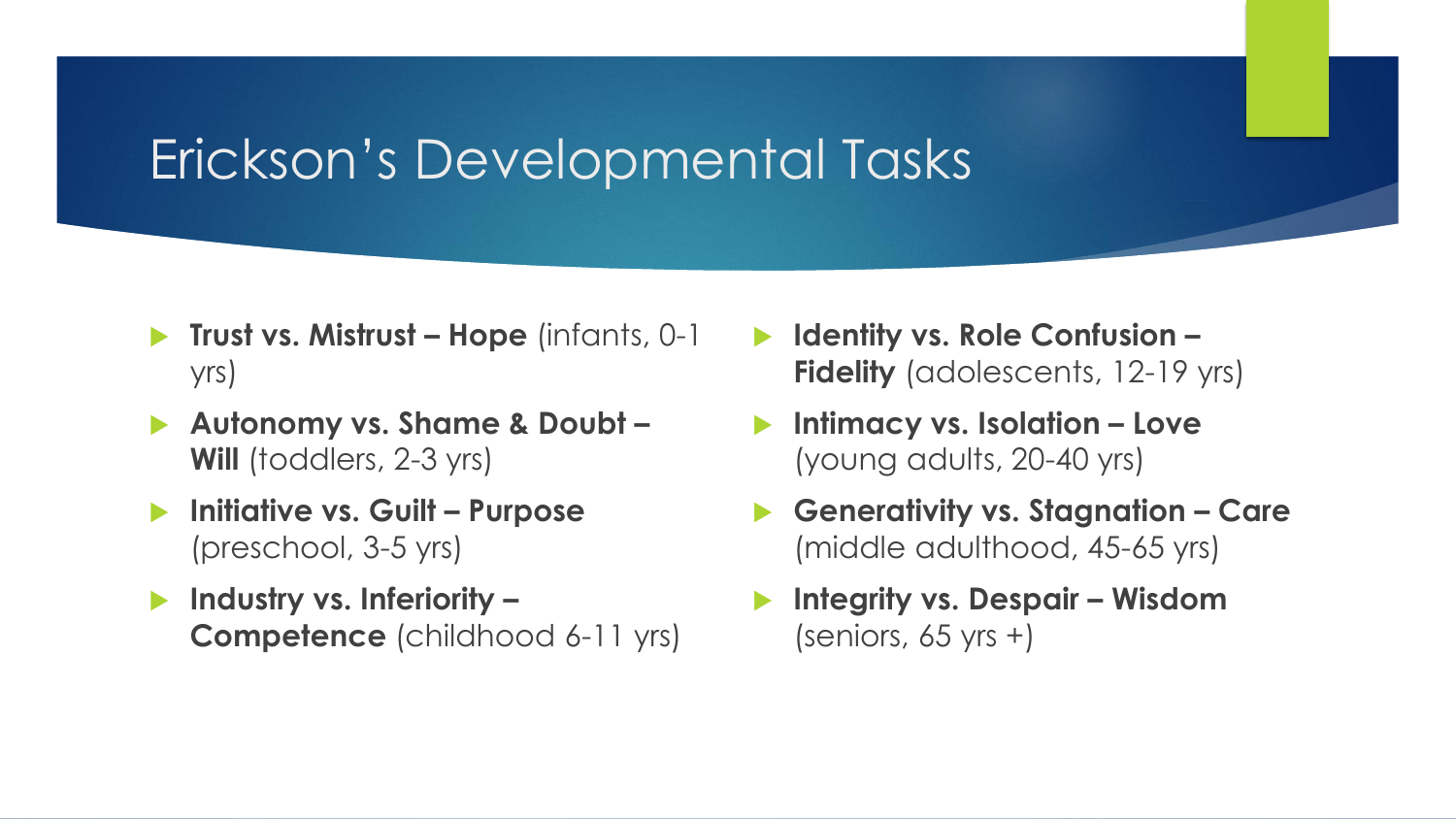#### The Family Process

- **Two broad family types:** 
	- **Normal appearing**
	- **Chaotic**
- **Characteristics of each**
- **Patterns of intergenerational transmission**
- **Family rules and injunctions**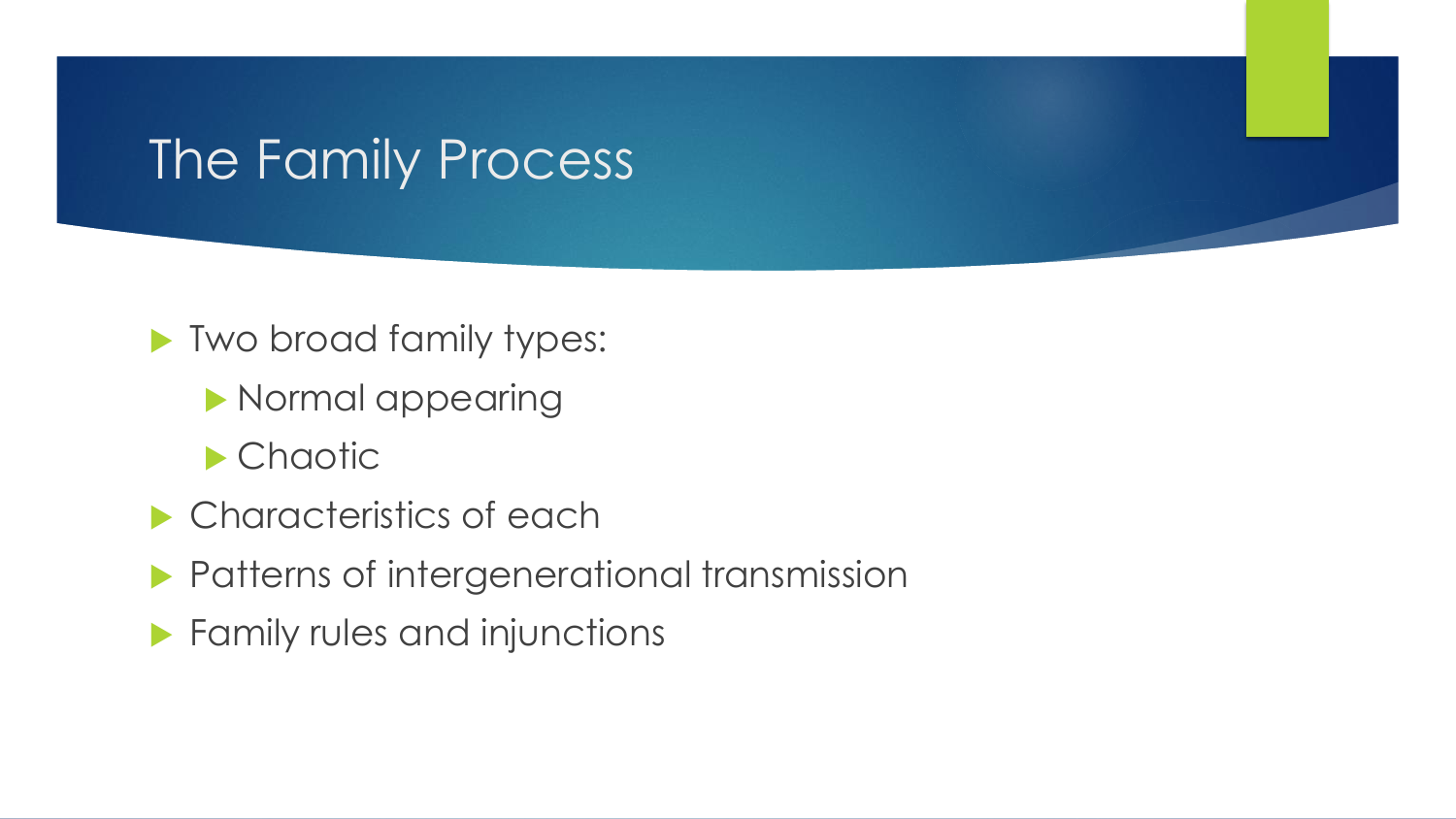Family Messages to Survivors of Childhood Sexual Abuse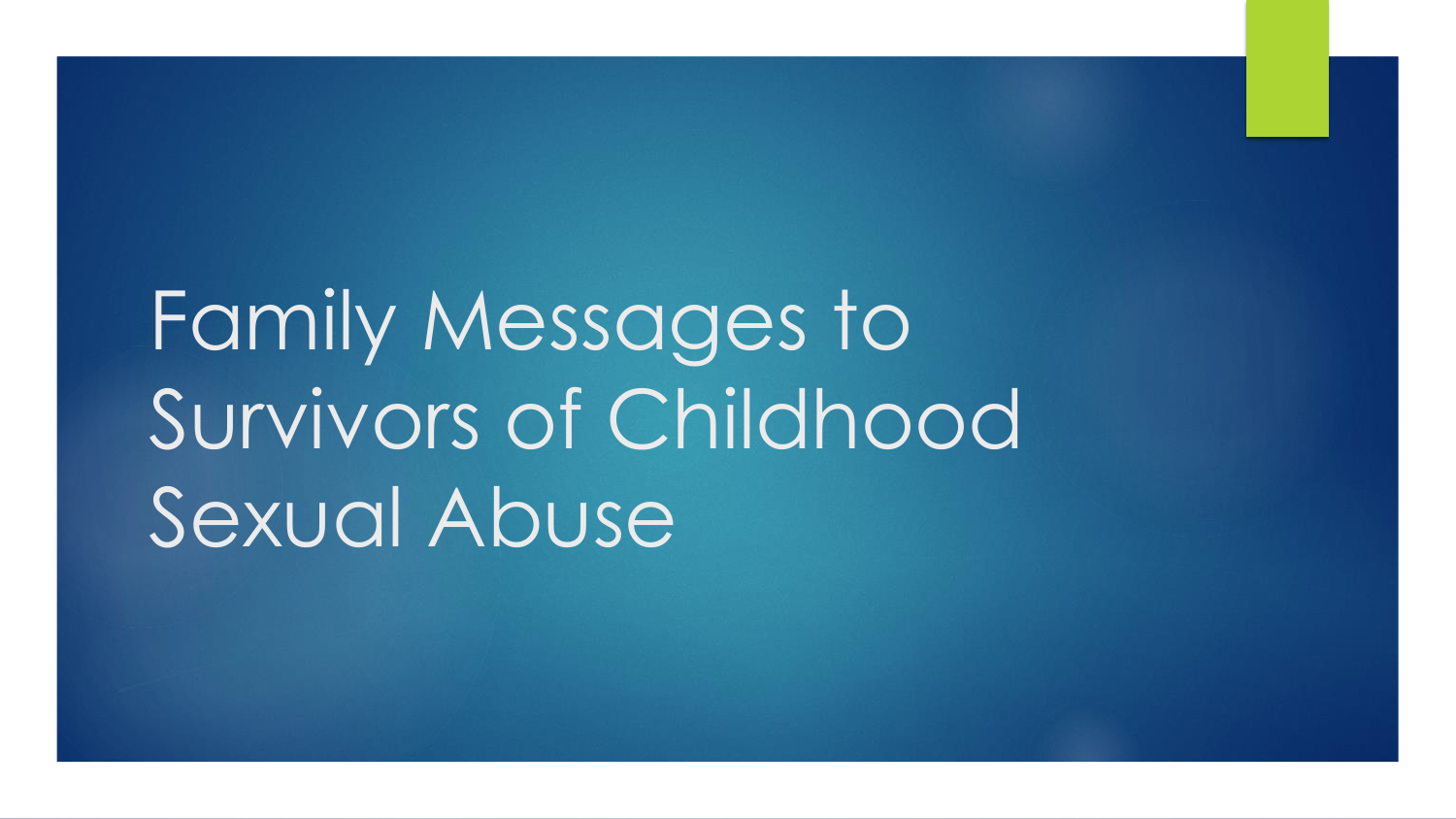#### Common Aftereffects of Incest

- Symptoms of traumatic stress
- **Emotional effects**
- ▶ Self-perceptions and cognitive effects
- Somatic effects
- Sexual effects
- **Interpersonal relating and functioning**

▶ Social effects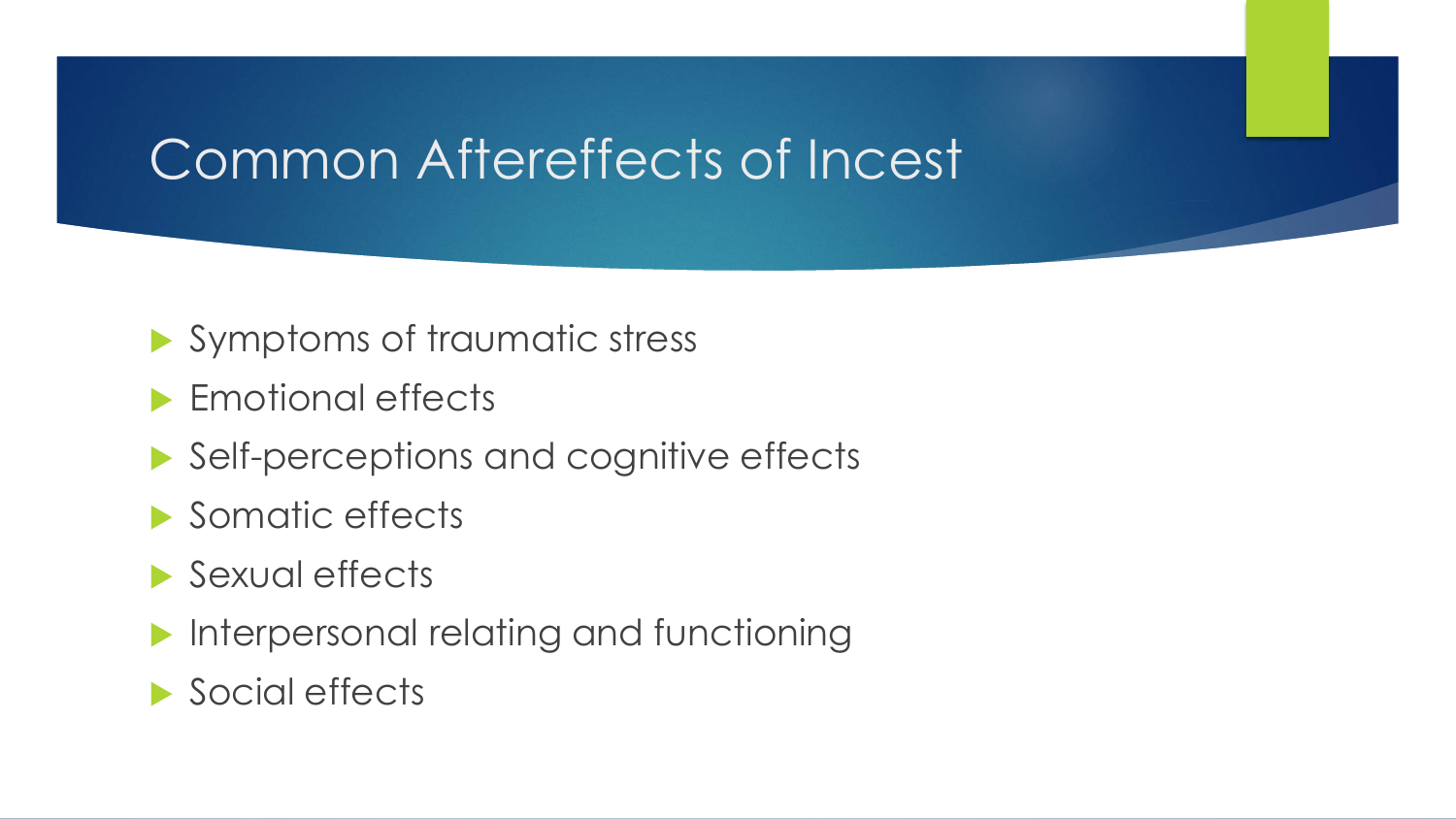# Severity of Aftereffects by Type of Abuse

- $\blacktriangleright$  The variables of incest most related to severity of aftereffects are:
	- Duration and frequency
	- **Type of sexual activity**
	- Use of force
	- Child's age at onset
	- Age, gender and relatedness of perpetrator
	- Child's submission or participation
	- Overt or disclosed incest with lack of assistance
	- Parental reaction
	- $\blacktriangleright$  Institutional response

Many of these are interrelated. The child's personality and moderators can also effect response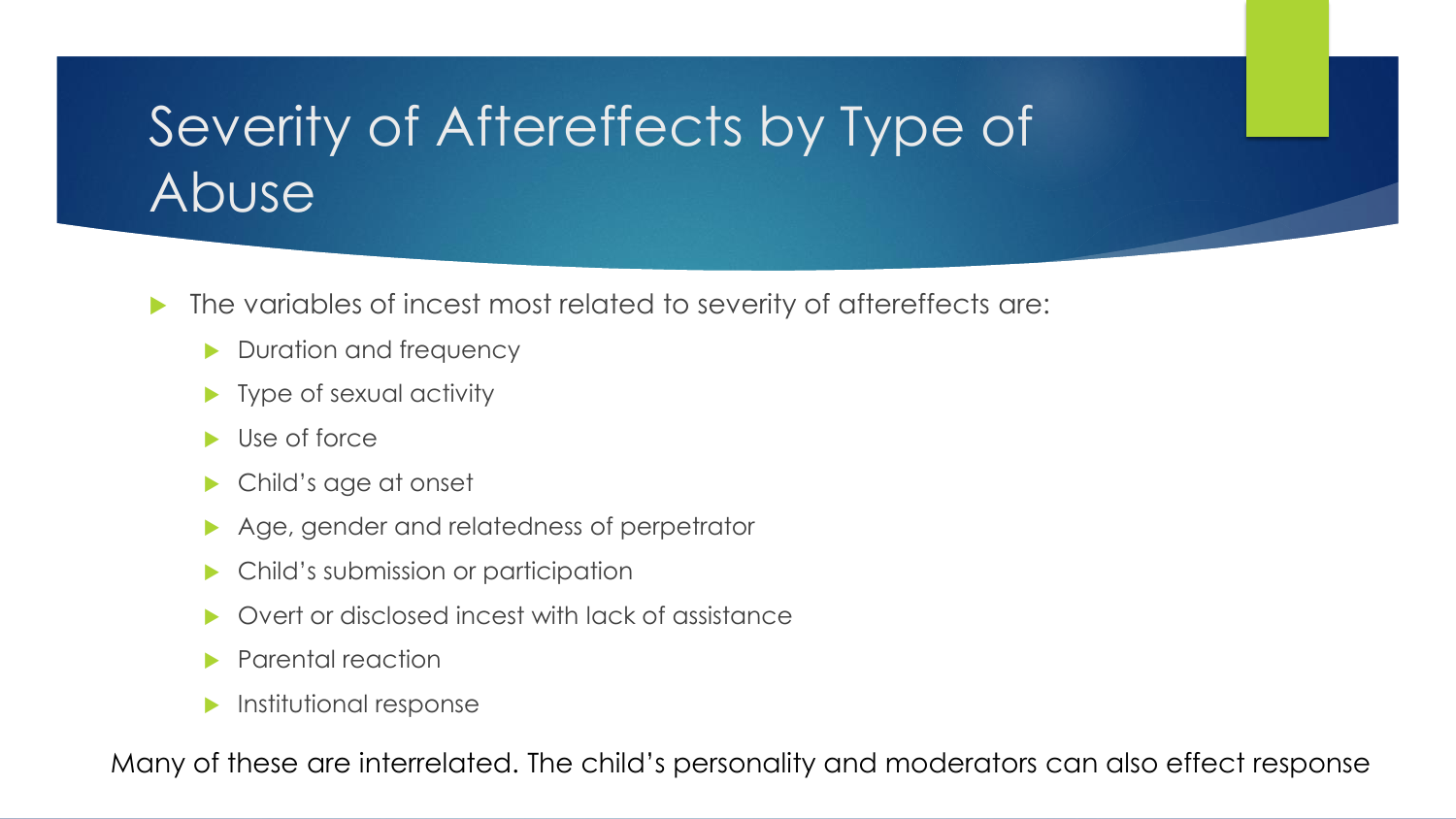# Symptom Constellation of Adult Survivors

- History of revictimization
- History of self-injury
- History of suicidality, suicide attempts
- Polarities of behavior
- Difficulty establishing therapeutic alliance
- Amnesia
- Negative identity/shame; identity diffusion
- Anger
- Grief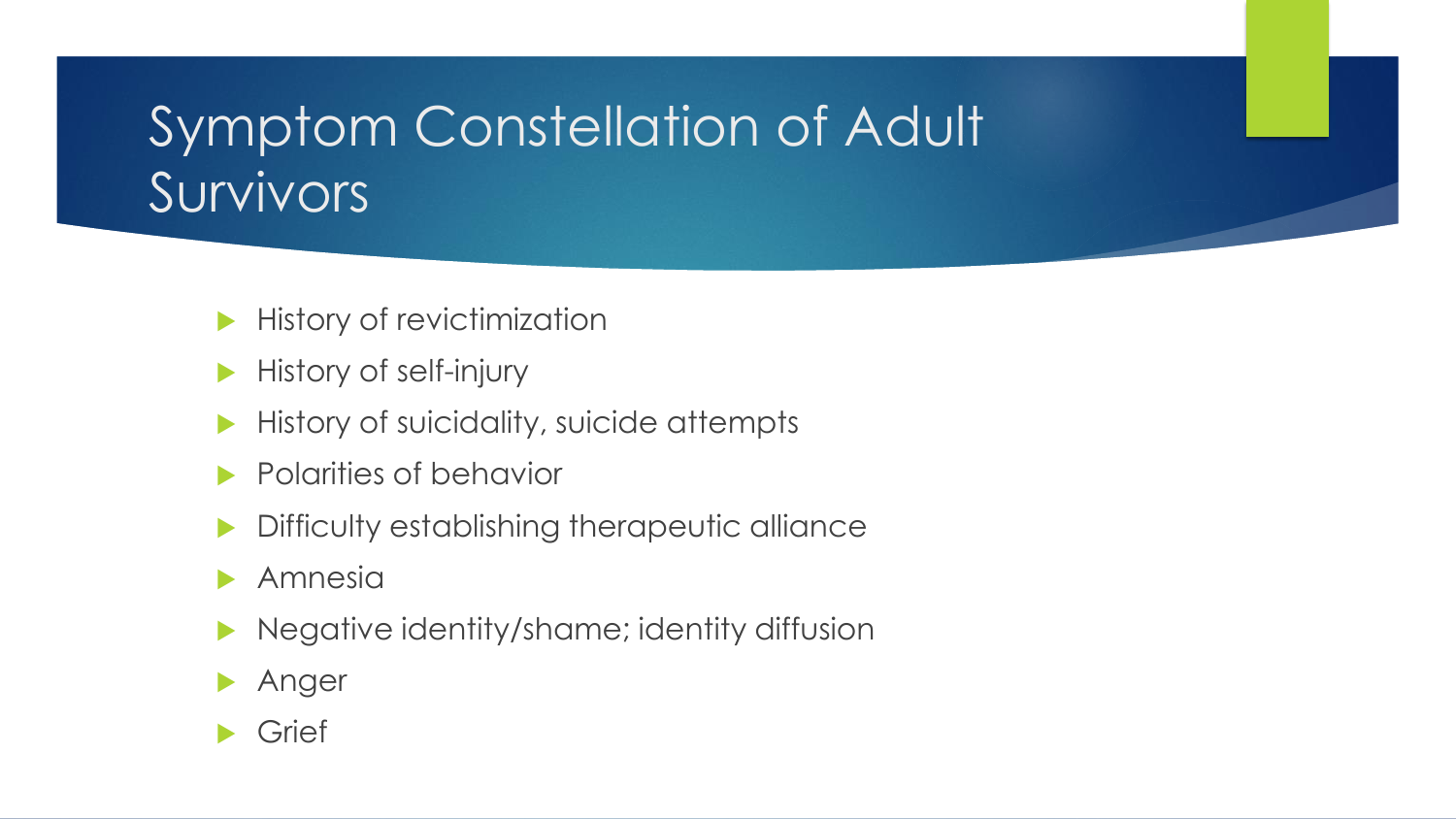The Incest Survivors' Aftereffects Checklist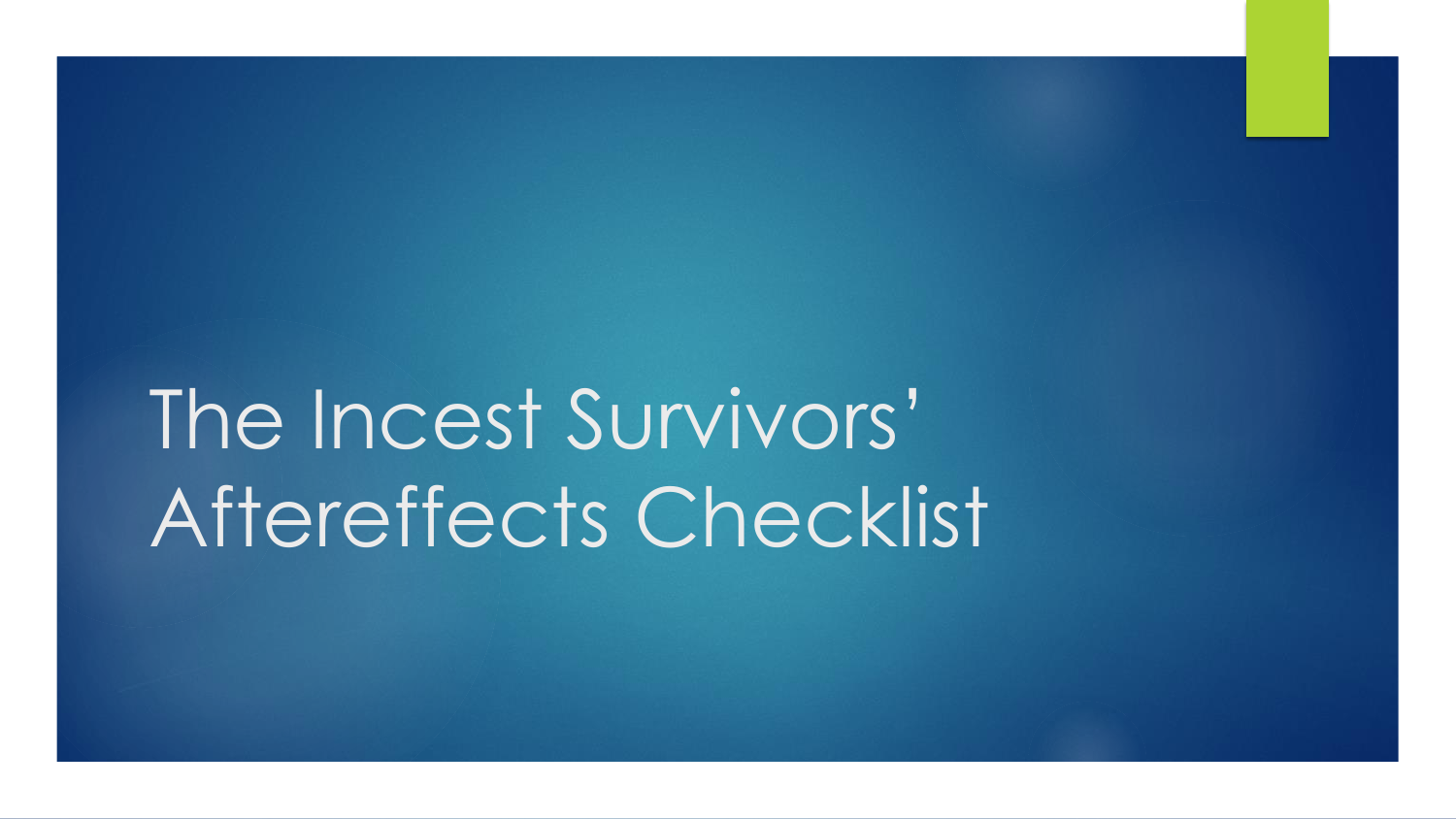# 4 Roles of Survivors Associated with Physical and Emotional Abuse

#### **Caretaker**

#### Perfectionist



#### **Invisible One**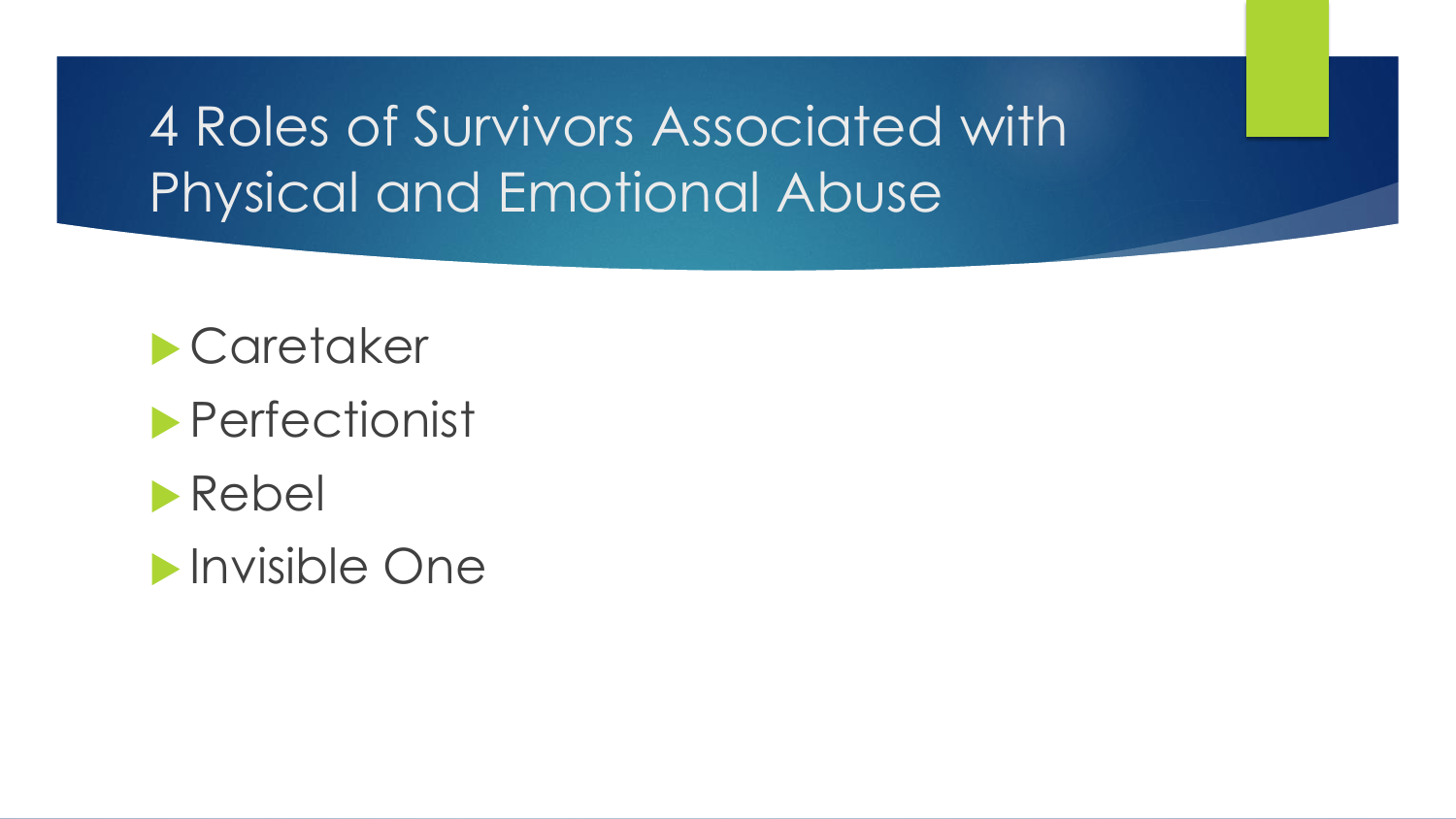# Goals of Treatment

- Development of commitment to treatment and establishment of a therapeutic alliance
- Acknowledgement and acceptance of the occurrence of the incest
- The breakdown of feelings of isolation and stigma
- **The recognition, labeling and expression of feelings**
- The resolution of responsibility and survival issues
- **Grieving**
- Cognitive restructuring of distorted beliefs and stress responses
- Self-determination and behavioral changes
- Education and skill-building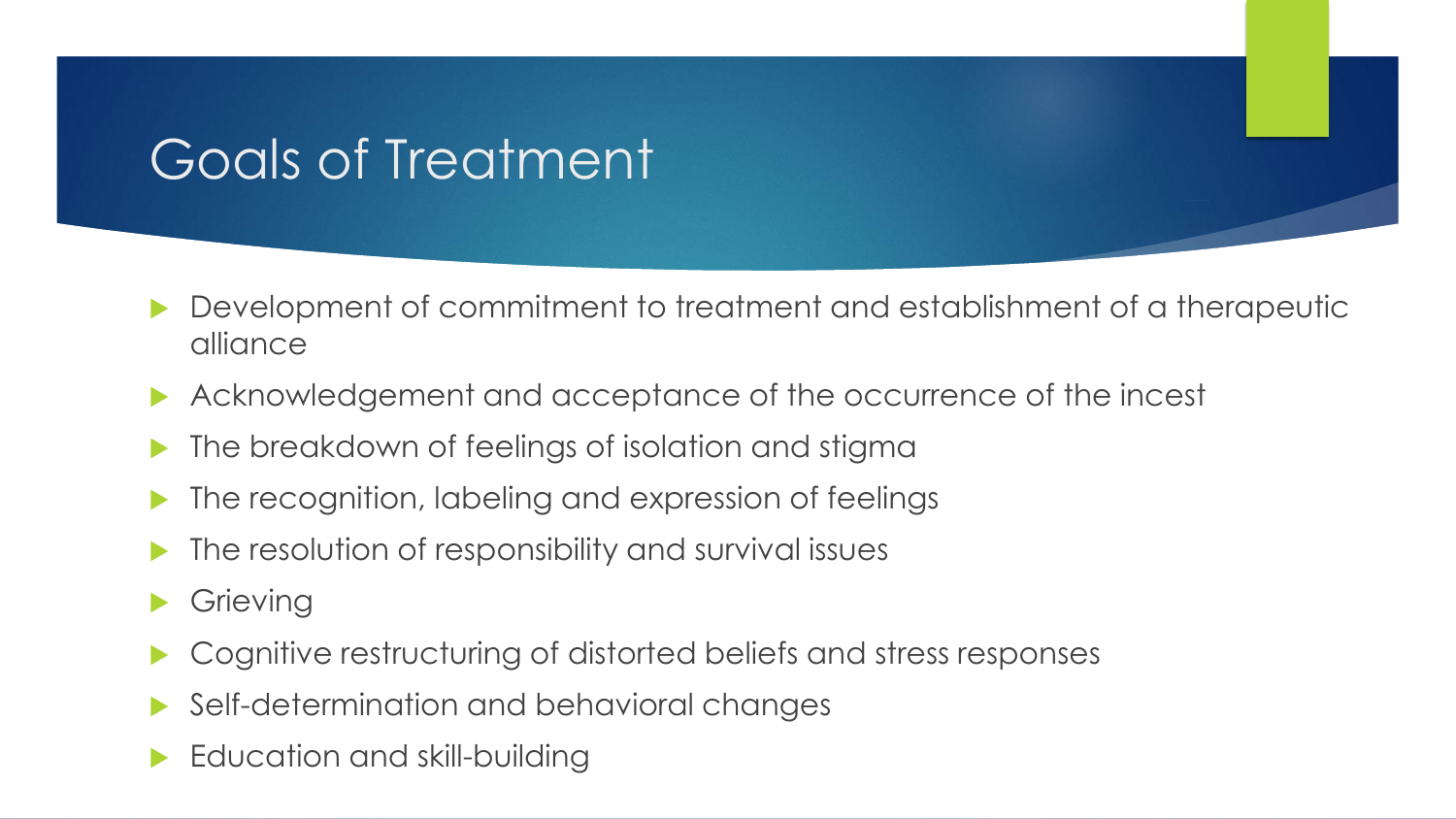## Adult Survivors – Stages of Recovery

- The Decision to Heal
- 2) The Emergency Stage
- 3) Remembering
- 4) Believing it Happened
- 5) Breaking Silence
- 6) Understanding That it Wasn't Your Fault
- 7) Making Contact with the Child Within
- 8) Trusting Yourself
- 9) Grieving and Mourning
- 10) Anger the Backbone of Healing
- 11) Disclosures and Confrontations
- 12) Forgiveness?
- 13) Spirituality
- 14) Resolution and Moving On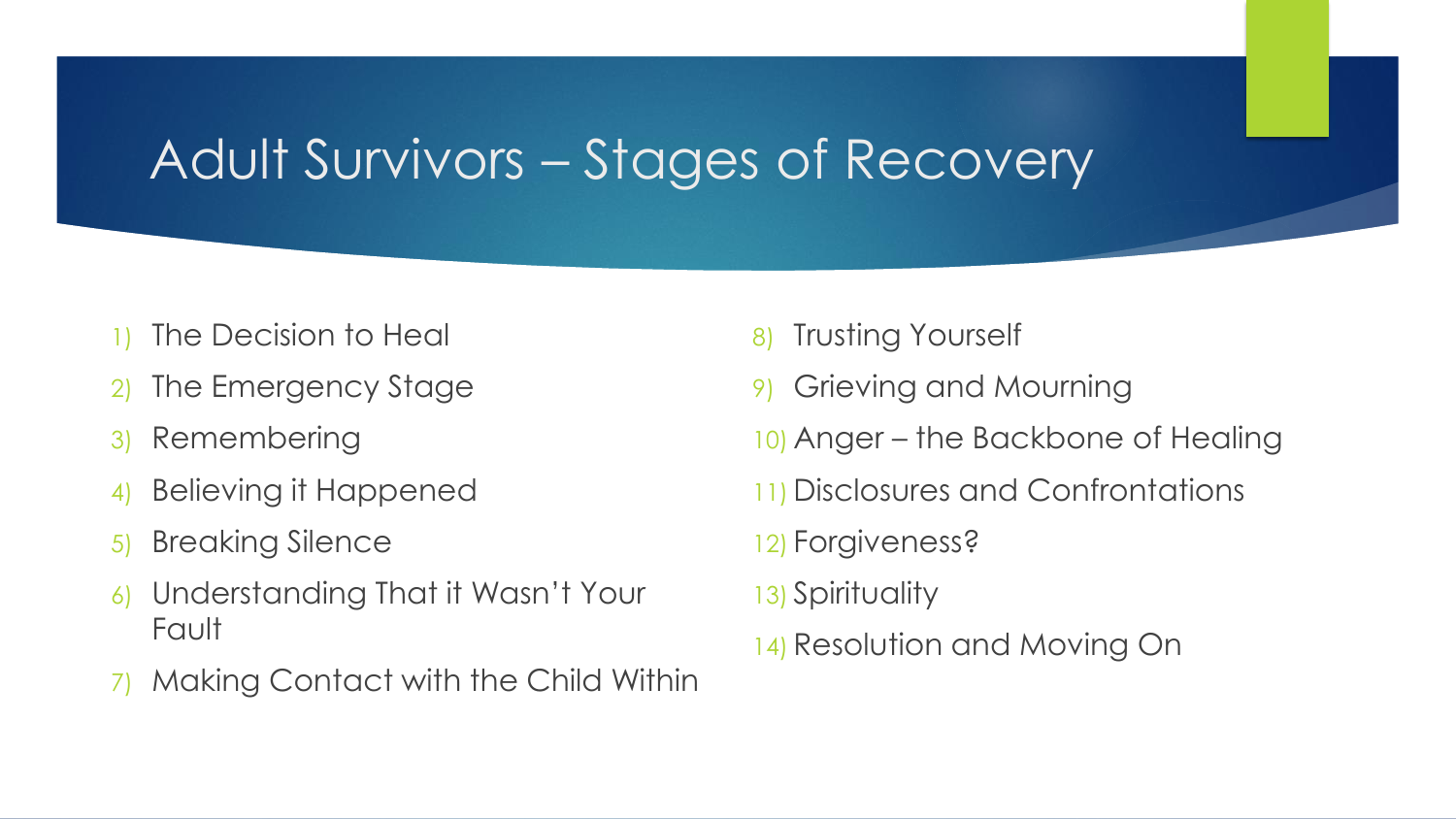### Stages of Forgiveness

- **STAGE ONE: Identify Perpetrator and Transgression**
- STAGE TWO: Identify, Experience, and Process the **Emotions**
- STAGE THREE: Understood the Need for Forgiveness
- STAGE FOUR: Set Clear Boundaries
- STAGE FIVE: Integrate the Past and Begin Recreating the Future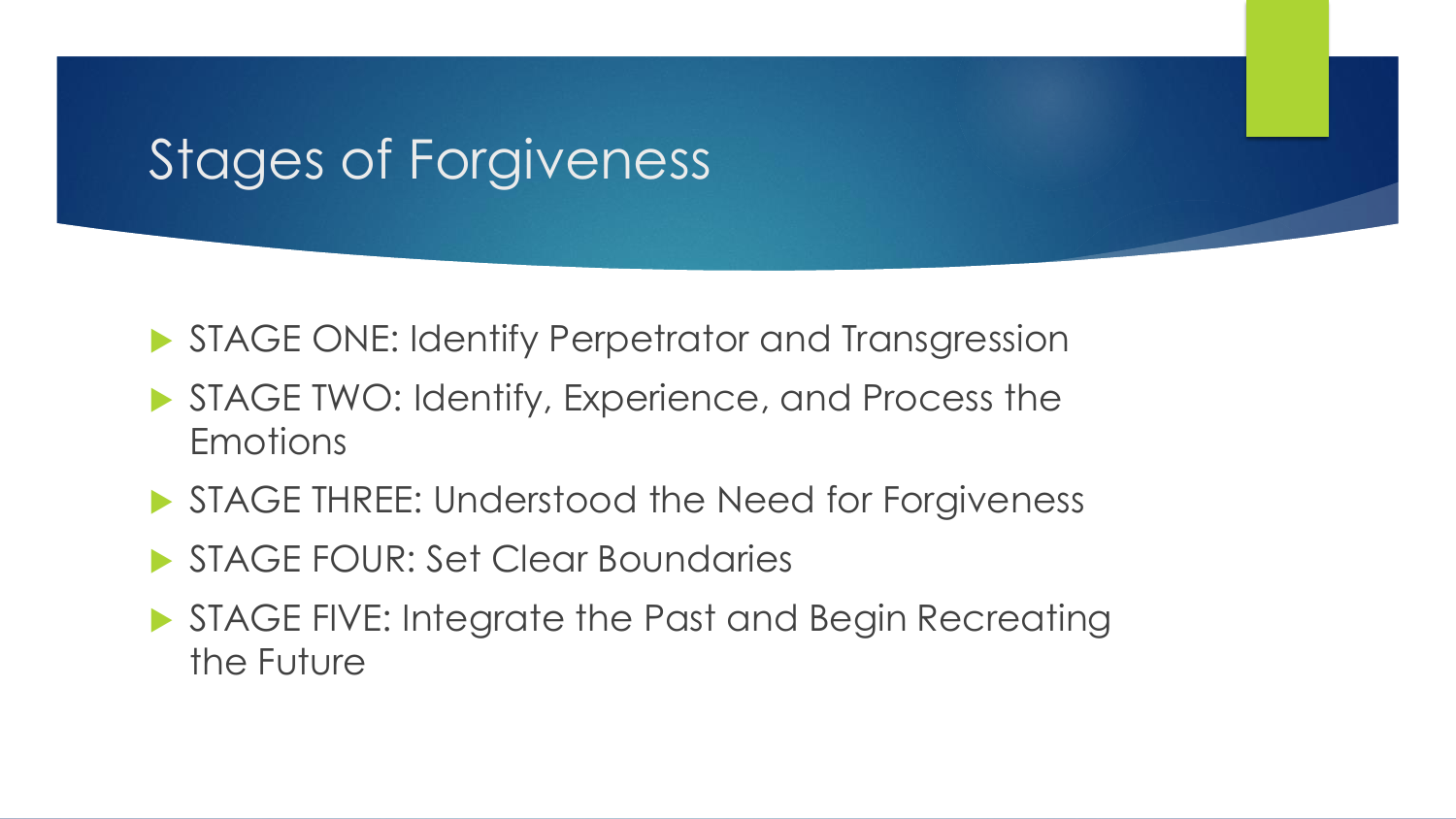Flashbacks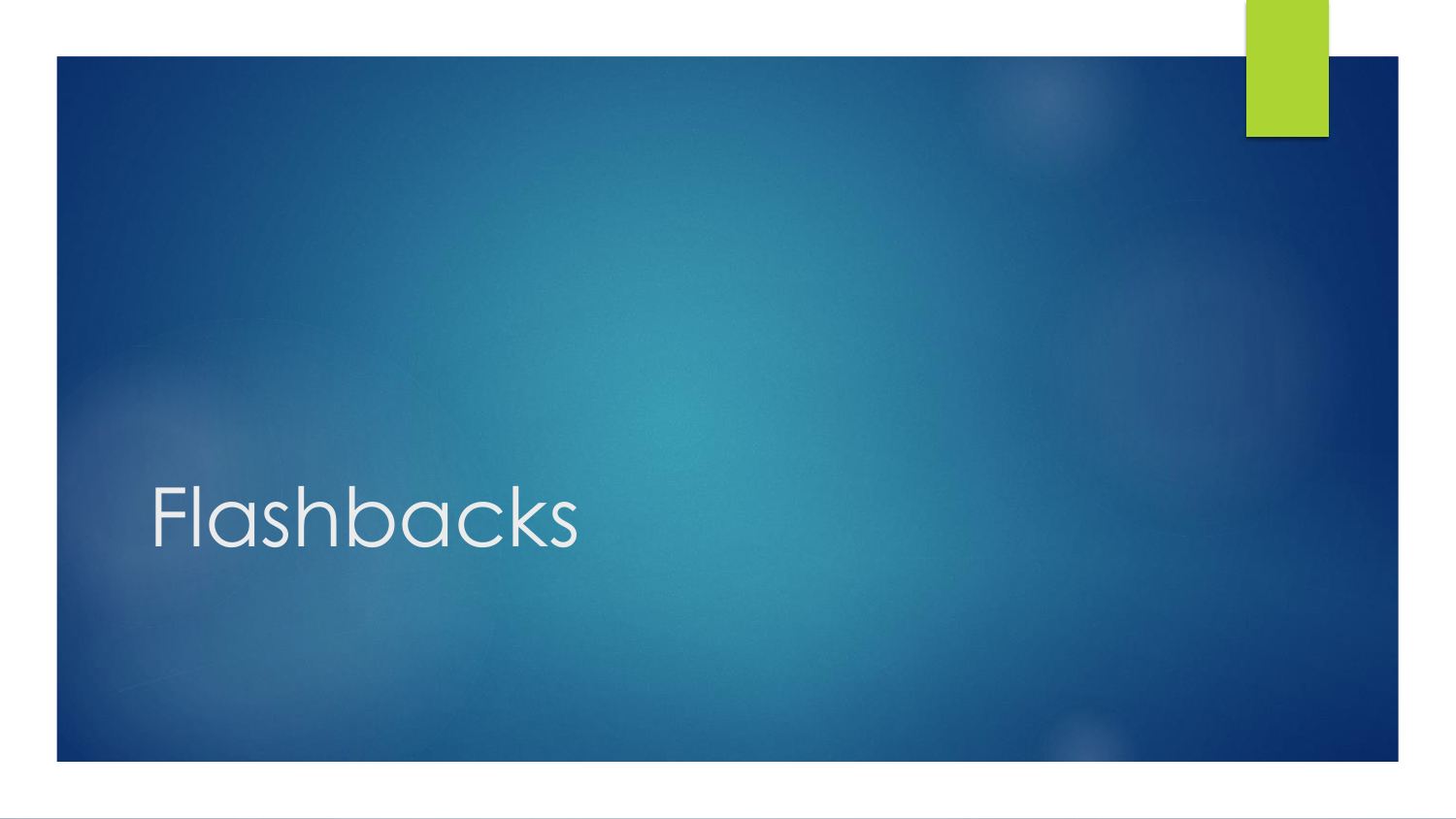# Transference Issues in Treating Incest Trauma

- Betrayal, disillusionment, mistrust
- Traumatic transference
- Shame, self-hatred and low self-esteem
- Interpersonal/intimacy difficulties
- Guilt, complicity and responsibility
- Defenses, survivor skills and accommodation mechanisms
- Caretaking and learned responsibilities
- **Loss and grief**
- Rage and anger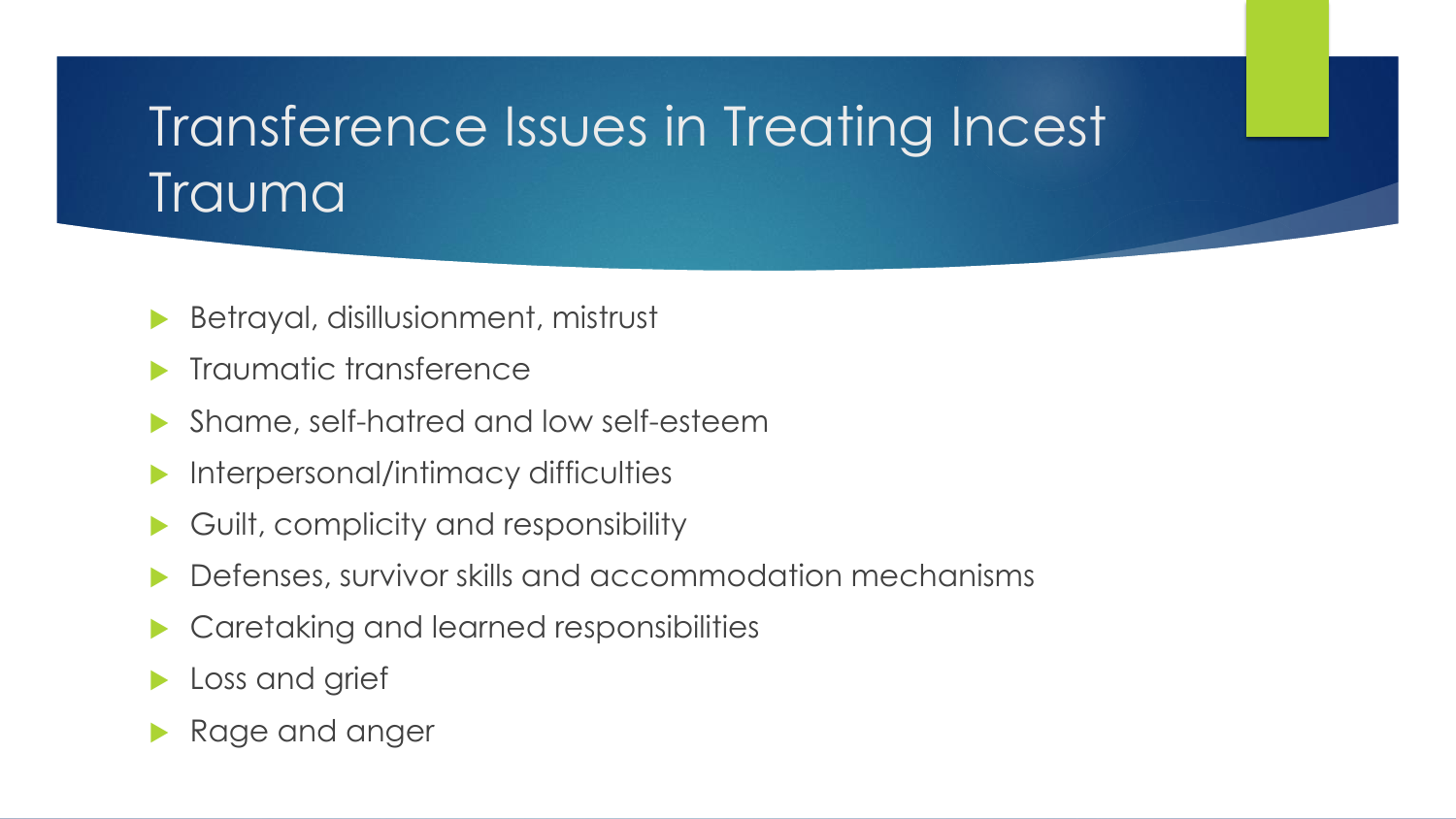# Countertransference Issues in Treating Incest Trauma

**Denial, distancing, blame** 

- Guilt
- **Rage**
- **Dread and horror**
- **Shame**
- Grief and mourning
- **Therapist as liberator**
- Survivor as hero